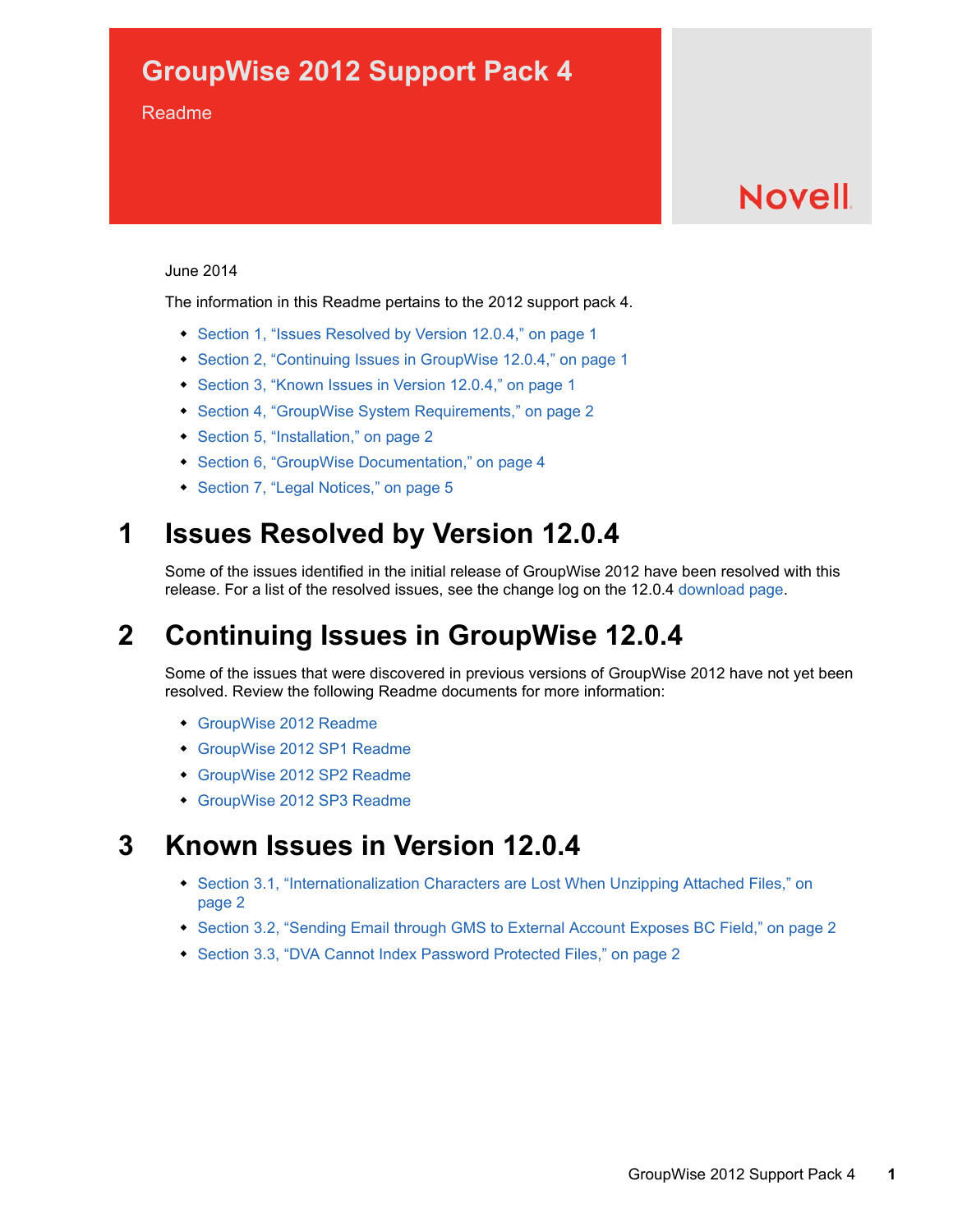### <span id="page-1-3"></span>**3.1 Internationalization Characters are Lost When Unzipping Attached Files**

When downloading files from WebAccess as a zip file, if international characters are used in the name of the file, the international characters in the filename are lost when the file is unzipped. This is a known issue when using the default Windows zip file integration. You can use an alternate program to unzip the files, or apply the Microsoft Hot Patch found [here](https://support.microsoft.com/en-us/kb/2704299).

### <span id="page-1-4"></span>**3.2 Sending Email through GMS to External Account Exposes BC Field**

When sending email from a mobile device through GroupWise Mobility Service 2.1 or later to an external account, any user in the BC field is exposed if the source MIME is inspected. This does not happen in GroupWise Mobility Service 2.0.1 or older versions.

### <span id="page-1-2"></span>**3.3 DVA Cannot Index Password Protected Files**

The DVA is unable to index files that are password protected. Because of this, a GroupWise Find cannot find any strings inside password protected files.

## <span id="page-1-0"></span>**4 GroupWise System Requirements**

GroupWise 2012 system requirements are listed in the [GroupWise System Requirements](https://www.novell.com/documentation/groupwise2012/pdfdoc/gw2012_guide_install/gw2012_guide_install.pdf#bp8vh01) in the *[GroupWise 2012 Installation Guide](https://www.novell.com/documentation/groupwise2012/pdfdoc/gw2012_guide_install/gw2012_guide_install.pdf#gw2012guideinst)*.

### <span id="page-1-1"></span>**5 Installation**

- [Section 5.1, "Linux Installation," on page 2](#page-1-5)
- [Section 5.2, "Windows Installation," on page 3](#page-2-0)

### <span id="page-1-5"></span>**5.1 Linux Installation**

- [Section 5.1.1, "Linux Administration Software Installation Instructions," on page 2](#page-1-6)
- [Section 5.1.2, "Windows Client Installation from the Linux Software Download," on page 3](#page-2-1)

#### <span id="page-1-6"></span>**5.1.1 Linux Administration Software Installation Instructions**

**IMPORTANT:** If you are installing the GroupWise software in a cluster, refer to the *[GroupWise 2012](https://www.novell.com/documentation/groupwise2012/pdfdoc/gw2012_guide_interop/gw2012_guide_interop.pdf#A20gkue)  [Interoperability Guide](https://www.novell.com/documentation/groupwise2012/pdfdoc/gw2012_guide_interop/gw2012_guide_interop.pdf#A20gkue)* for cluster-specific installation instructions before starting to install the GroupWise 2012 software.

- **1** Download the GroupWise 2012 SP4 Administration compressed tar file to a temporary directory on your linux server:
- **2** In a terminal window at your Linux server, change to the temporary directory, then use the following command to uncompress and untar the downloaded file:

tar -xvzf *file\_name*.tar.gz

The files are extracted to the root of the directory.

**3** Become root by entering su - and the root password.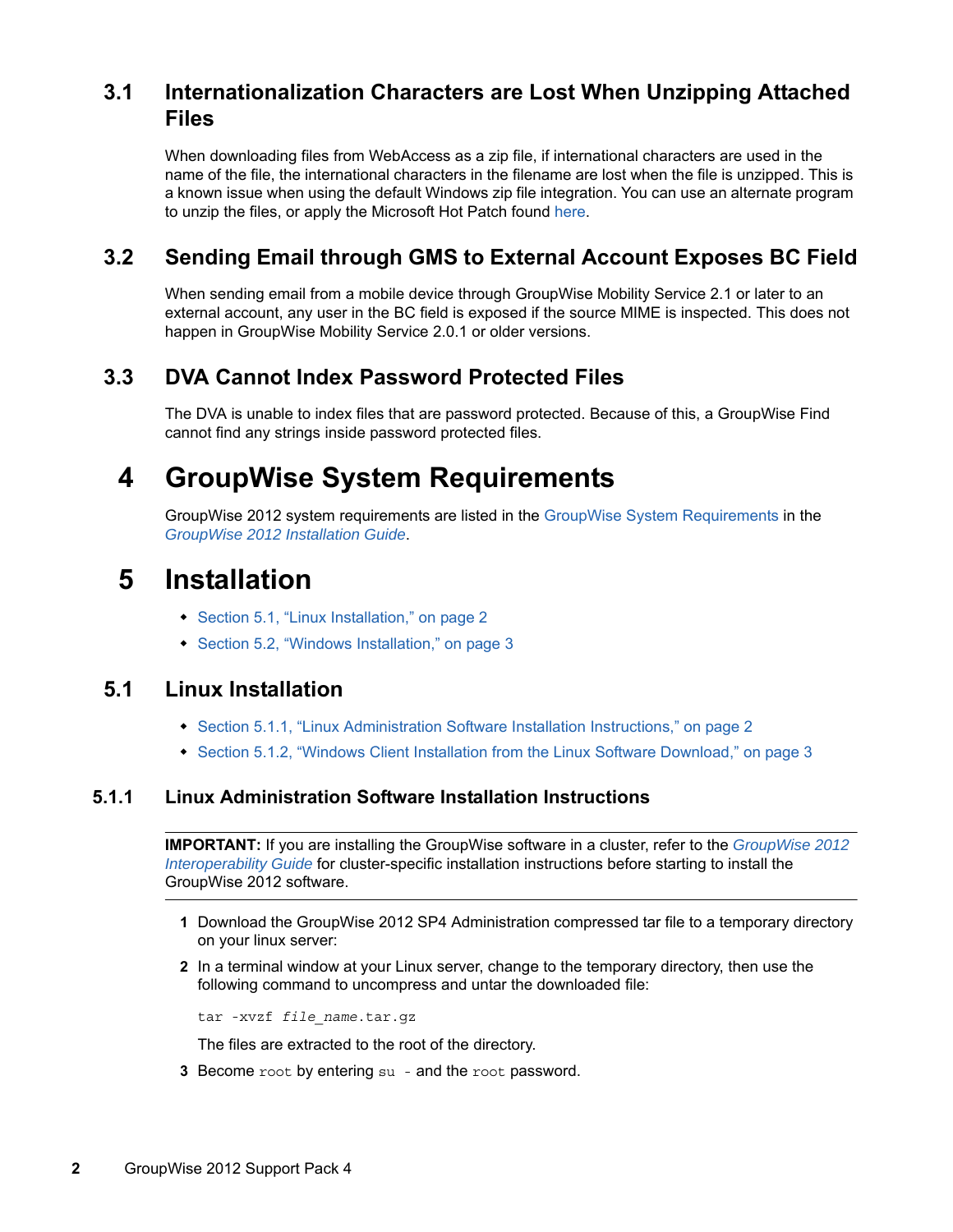**4** In the directory where you extracted the GroupWise 2012 SP4 files, use the following command to start the GroupWise Installation program:

./install.sh

- **5** Click *Create or Update GroupWise System*.
- **6** Follow the on-screen instructions to install the GroupWise 2012 SP4 software.

When you install a Support Pack, you can streamline the update process by using the *Install* option to install the updated RPM for each agent. Typically, you do not need to use the *Configure* option after installing updated agent software, if the agent configuration has not changed since the previous installation. If you encounter a problem starting the updated agent, use the *Configure* option to update the configuration information for the agent.

Update the primary domain first. Start the MTA in the primary domain. Then update secondary domains, followed by the post offices in each domain. Start each MTA and POA for each domain and post office. Then update the other GroupWise agents.

For additional installation instructions, see the *[GroupWise 2012 Installation Guide](https://www.novell.com/documentation/groupwise2012/pdfdoc/gw2012_guide_install/gw2012_guide_install.pdf#gw2012guideinst)*.

#### <span id="page-2-1"></span>**5.1.2 Windows Client Installation from the Linux Software Download**

The GroupWise Windows client is included in the GroupWise 2012 SP4 Linux software download.

To install the Windows client from the Linux software download:

To install the Windows client from the Linux image:

- **1** On the Linux server where the GroupWise 2012 SP4 image is located, create a Samba share of the software distribution directory (/opt/novell/groupwise/software).
- **2** On the Windows workstation where you want to install the GroupWise client, map a drive to the Samba share.
- **3** Run setup.exe in the  $\langle$  linux server $\langle$  samba share $\langle$  software $\langle$ client directory, as described in "[Installing the GroupWise Client](https://www.novell.com/documentation/groupwise2012/pdfdoc/gw2012_guide_install/gw2012_guide_install.pdf#A2iiipr)" in the *[GroupWise 2012 Installation Guide](https://www.novell.com/documentation/groupwise2012/pdfdoc/gw2012_guide_install/gw2012_guide_install.pdf#gw2012guideinst)*.

For automated distribution of the GroupWise Windows client, SetupIP is also included in the Linux software image. For usage instructions, see "Using GroupWise AutoUpdate and SetupIP to Distribute [the GroupWise Windows Client](https://www.novell.com/documentation/groupwise2012/pdfdoc/gw2012_guide_admin/gw2012_guide_admin.pdf#bv4v0uy)" in ["Client"](https://www.novell.com/documentation/groupwise2012/pdfdoc/gw2012_guide_admin/gw2012_guide_admin.pdf#A7q51s6) in the *[GroupWise 2012 Administration Guide](https://www.novell.com/documentation/groupwise2012/pdfdoc/gw2012_guide_admin/gw2012_guide_admin.pdf#A2zvyc4)*.

#### <span id="page-2-0"></span>**5.2 Windows Installation**

- [Section 5.2.1, "Windows Administration Instructions," on page 3](#page-2-2)
- [Section 5.2.2, "Windows Client Installation Instructions," on page 4](#page-3-1)

#### <span id="page-2-2"></span>**5.2.1 Windows Administration Instructions**

**IMPORTANT:** If you are installing the GroupWise software in a cluster, refer to the *[GroupWise 2012](https://www.novell.com/documentation/groupwise2012/pdfdoc/gw2012_guide_interop/gw2012_guide_interop.pdf#A20gkue)  [Interoperability Guide](https://www.novell.com/documentation/groupwise2012/pdfdoc/gw2012_guide_interop/gw2012_guide_interop.pdf#A20gkue)* for cluster-specific installation instructions before starting to install the GroupWise 2012 software.

- **1** Download the Windows GroupWise 2012 SP4 compressed executable file to a temporary directory on your Windows server:
- **2** Extract the .zip file into a directory at the root of your local drive or to a network server drive that can handle long path names

The compressed file contains directory paths that could exceed DOS limits.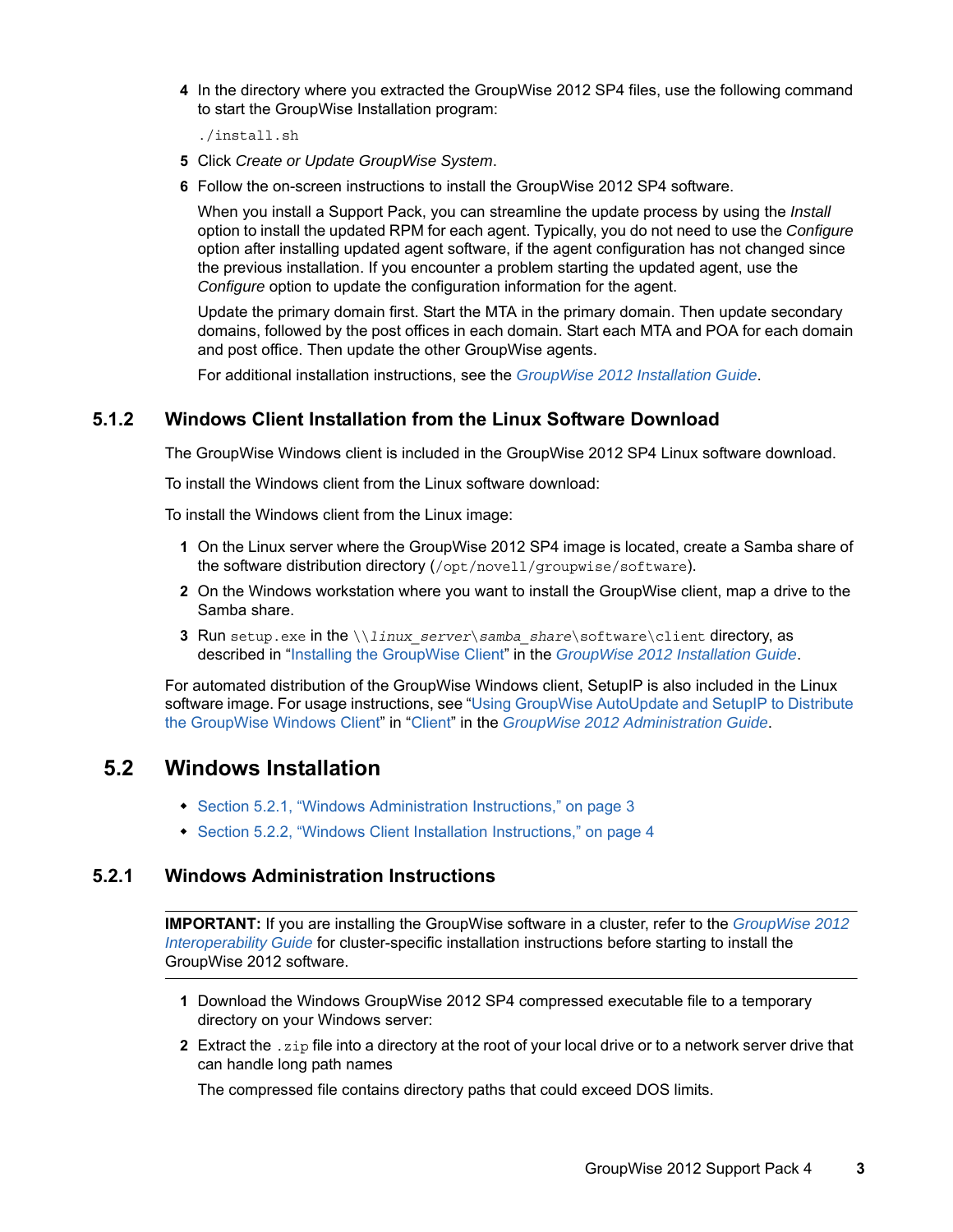- **3** In Windows Explorer, browse to the directory where you extracted the GroupWise 2012 SP4 file.
- **4** Double-click setup.exe to run the GroupWise Installation program.
- **5** Click *Install GroupWise System*.
- **6** Follow the on-screen instructions to install the GroupWise 2012 SP4 software.

When you install a Support Pack, you can streamline the update process by copying the updated agent software files but not configuring the agents again. In the Installation program, select *Install the Software Files, But Do Not Configure the Agents* on the Installation Path page when you install the POA, the MTA, and the GWIA.

Update the primary domain first. Start the MTA in the primary domain. Then update secondary domains, followed by the post offices in each domain. Start each MTA and POA for each domain and post office. Then update the other GroupWise agents.

For additional instructions, refer to the *GroupWise 2012 Installation Guide* on the [GroupWise](http://www.novell.com/documentation/groupwise2012)  [2012 Documentation Web site](http://www.novell.com/documentation/groupwise2012) (http://www.novell.com/documentation/groupwise2012).

#### <span id="page-3-1"></span>**5.2.2 Windows Client Installation Instructions**

- **1** Download the GroupWise 2012 SP4 Windows Client compressed executable file to a temporary directory on your workstation:
- **2** In Windows Explorer, browse to the directory where you downloaded the GroupWise 2012 SP4 Client compressed executable file.
- **3** Double-click the downloaded file to extract the GroupWise client software and start the GroupWise client Setup program.
- **4** Follow the on-screen instructions to install the GroupWise 2012 SP4 client software on your workstation.

The GroupWise Setup Progress dialog box displays a green bar during the installation process. Occasionally, long pauses might occur. You can also check the activity of the GroupWise client Setup program by viewing the *Performance* tab of the Windows Task Manager to observe CPU usage.

## <span id="page-3-0"></span>**6 GroupWise Documentation**

All GroupWise 2012 documentation is available at the [GroupWise 2012 Documentation web site](http://www.novell.com/documentation/groupwise2012). In addition to the GroupWise product documentation, the following resources provide information about GroupWise 2012:

- [Novell Support and Knowledgebase](http://www.novell.com/support)
- [GroupWise Support Forums](https://forums.novell.com/forumdisplay.php?&f=356)
- [GroupWise Cool Solutions](http://www.novell.com/communities/coolsolutions/gwmag)